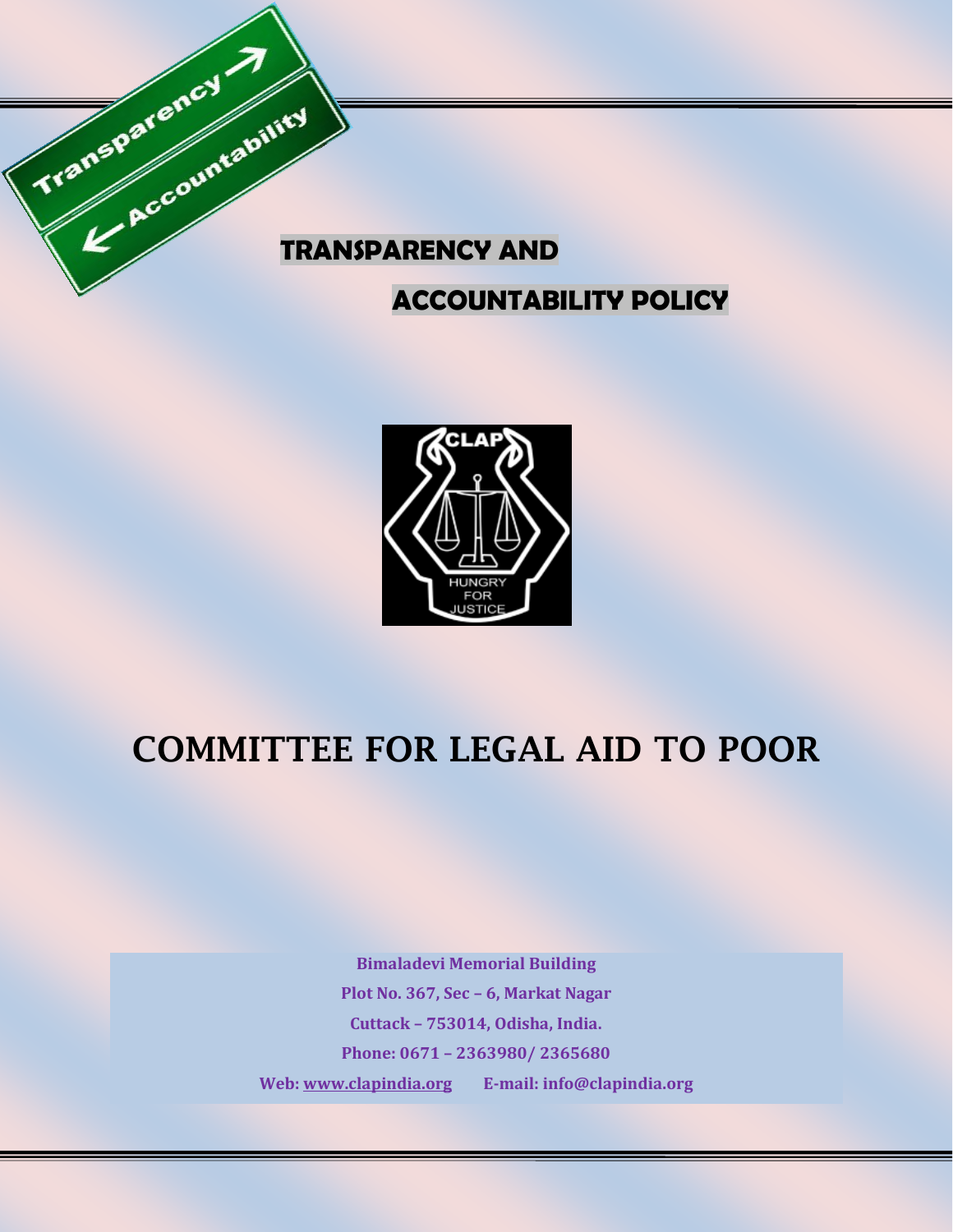

## **TRANSPARENCY AND ACCOUNTABILITY POLICY**

#### **1. Purpose:**

By making full and accurate information about its mission, activities, finances, and governance publicly available, the Committee for Legal Aid to Poor practices and encourages transparency and accountability to the general public. To that end, the CLAP has established a "Transparency and Accountability Policy". This policy:

- (a) indicates which documents and materials produced by the Organization are presumptively open to staff and/or the public,
- (b) indicates which documents and materials produced by the Organization are presumptively closed to staff and/or the public,
- (c) specifies the procedures whereby the open/closed status of documents and materials can be altered.
- (d) specifies the means by which materials that are deemed open to the public will be made available for access by the public.

#### **The details of this policy are as follow:**

### **2. Organizational Documents:**

The Organization shall provide its MoA, Rules and Regulations, Conflict of Interest policy, Transparency and Accountability Policy, Gender Policy, Child Protection Policy, Anti Corruption Policy, Procurement Policy, Financial Policy and Financial Documents to the general public for inspection on payment of certain charges.

#### 3. **Means and Conditions of Disclosure:**

The Organization shall make "widely available" the aforementioned documents on its internet website [www.clapindia.org](http://www.clapindia.org/) to be viewed and inspected by the general public.

(a) The documents shall be posted in a format that allows an individual using the Internet to access, view, and print them in a manner that exactly reproduces the image of the original document,